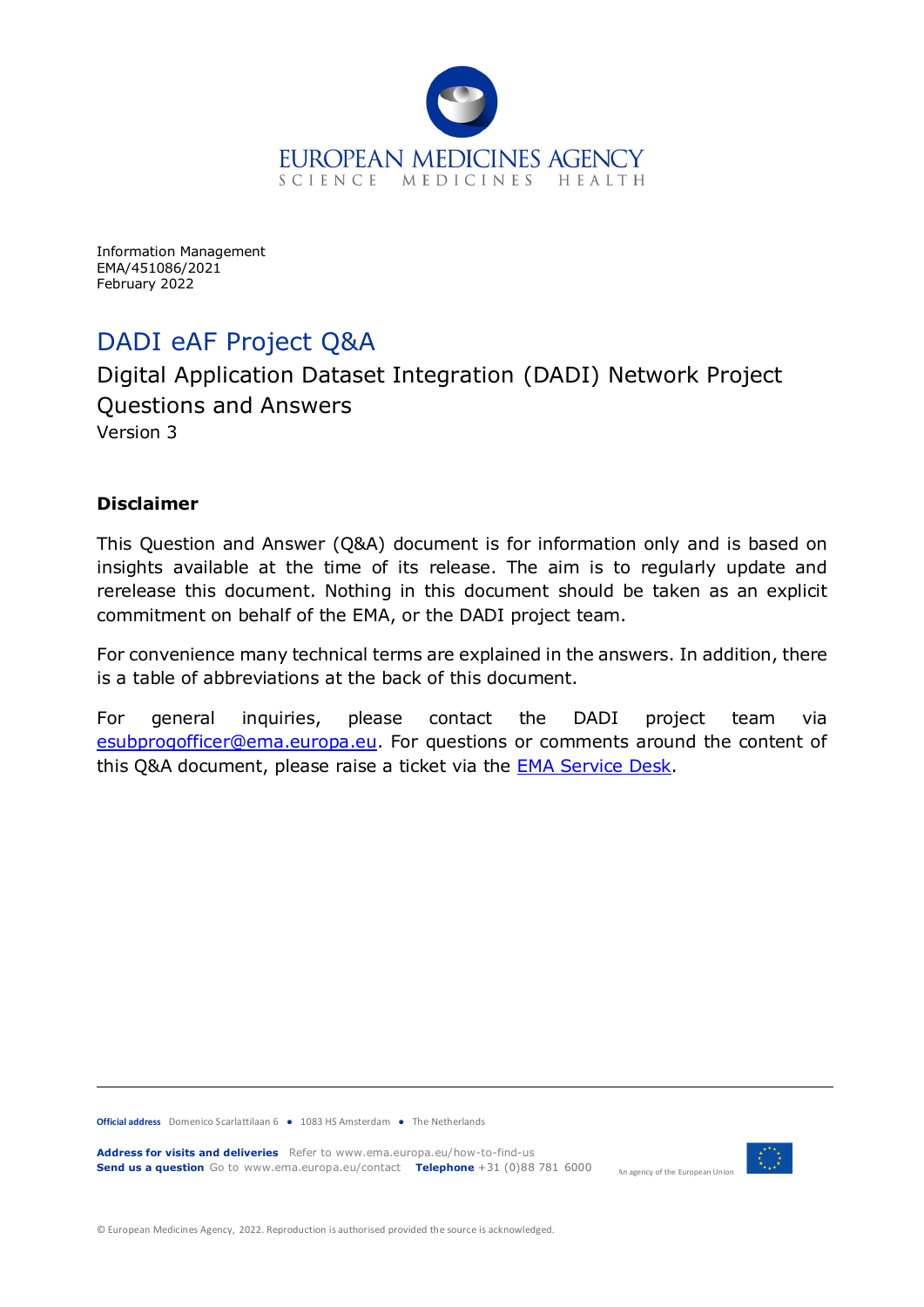# **Table of Contents**

| 1.  |                                                                                   |
|-----|-----------------------------------------------------------------------------------|
| 2.  |                                                                                   |
| 3.  |                                                                                   |
| 4.  |                                                                                   |
| 5.  |                                                                                   |
| 6.  |                                                                                   |
| 7.  |                                                                                   |
| 8.  |                                                                                   |
| 9.  |                                                                                   |
| 10. |                                                                                   |
| 11. |                                                                                   |
| 12. |                                                                                   |
| 13. |                                                                                   |
| 14. |                                                                                   |
| 15. |                                                                                   |
| 16. |                                                                                   |
| 17. |                                                                                   |
| 18. |                                                                                   |
| 19. | Will the data requested in forms for human medicinal products be ISO IDMP-        |
| 20. | Will DADI deliver forms complying with the new Veterinary Medicines Regulation    |
| 21. |                                                                                   |
| 22. |                                                                                   |
| 23. |                                                                                   |
| 24. | Which will be the options available to create the eAF PDF in the new interface?13 |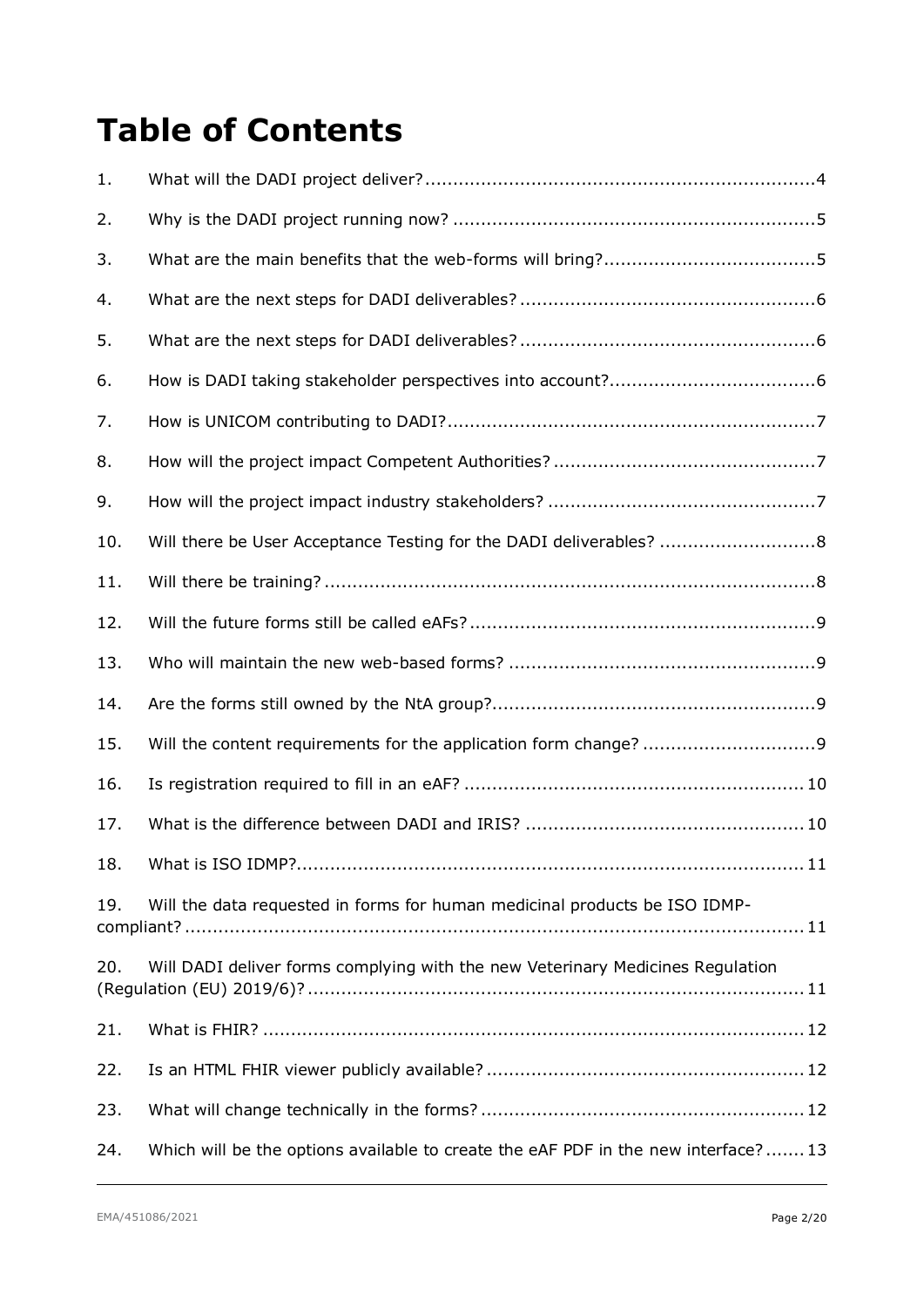| 25. | Will all products (CAPs and NAPs) be searchable within the eAF from the first DADI    |
|-----|---------------------------------------------------------------------------------------|
| 26. | Will the use of web-forms be mandatory for CAPs and NAPs at the same time? 14         |
| 27. | What is the connection between PMS and the web-based forms? 14                        |
| 28. | What is the connection between the web-based forms and UPD for veterinary             |
| 29. | Will the FHIR message that is embedded in the DADI PDF export be used to update       |
| 30. | Will the mapping of the FHIR resources used by DADI with IDMP be published?15         |
| 31. | How will the eAF FHIR message relate to the PMS/UPD messages?  15                     |
| 32. | Will it be possible to download/export products data from the web User Interface?  16 |
| 33. |                                                                                       |
| 34. |                                                                                       |
| 35. | How will stakeholders be notified of future changes to the forms? 16                  |
| 36. |                                                                                       |
|     |                                                                                       |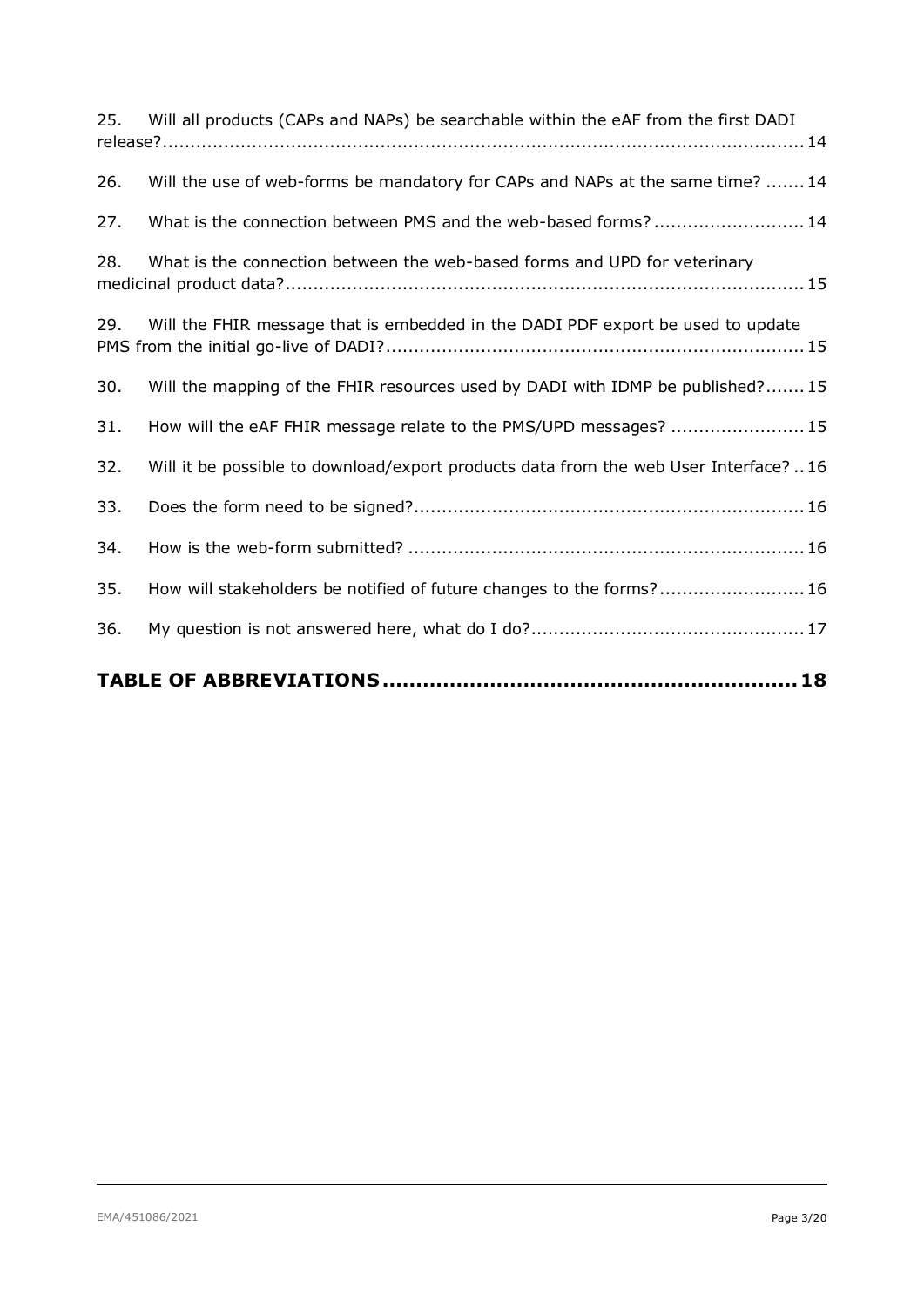

# <span id="page-3-0"></span>**1. What will the DADI project deliver?**

- The Digital Application Dataset Integration (DADI) Network Project will replace current PDF-based electronic applications forms (eAFs) with new webforms in a new eAF portal. During 2022 and 2023 the eAFs for variations and initial marketing authorisation will be replaced for human and veterinary medicinal products. Furthermore, the renewals eAF (for human medicinal products only) will be replaced. Additional procedures will be considered.
- The web-forms will:
	- Support both [centrally authorised product](https://www.ema.europa.eu/en/glossary/centrally-authorised-product) (CAP) applications and [nationally authorised product](https://www.ema.europa.eu/en/glossary/nationally-authorised-product) (NAP) applications for mutual recognition procedure (MRP), decentralised procedure (DCP), national procedures (NP) and, for veterinary, also subsequent recognition procedure (SRP). Additional procedures will be considered.
	- Standardise input for eAFs in order to effectively provide standard product master data for human and veterinary medicinal products.
	- Enable both the familiar human-readable (PDF) output and a new machine-readable output for digital processing based on the Fast Healthcare Interoperability Resources [\(FHIR\)](https://www.hl7.org/fhir/) data exchange standard for medicinal products. The PDF rendition will be generated from the web User Interface and it will contain both the PDF document and an attached FHIR XML (ref. How [will the project impact Competent Authorities?](#page-6-1)).
	- Use available product master data from [Product Management Services](https://www.ema.europa.eu/en/human-regulatory/research-development/data-medicines-iso-idmp-standards/spor-master-data/substance-product-data-management-services) (PMS) for human and the [Union Product Database](https://www.ema.europa.eu/en/veterinary-regulatory/overview/veterinary-medicines-regulation/union-product-database) (UPD) for veterinary medicinal products to prepopulate form fields where relevant.
- The DADI project will *not* change:
	- The process to apply for or submit marketing authorisation applications.
	- The format of the current PDF output.
	- The content of the output form included in the application, changes to which are not governed by the project team.

#### [Back to top](#page-0-0)

**Official address** Domenico Scarlattilaan 6 **●** 1083 HS Amsterdam **●** The Netherlands

**Address for visits and deliveries** Refer to www.ema.europa.eu/how-to-find-us **Send us a question** Go to www.ema.europa.eu/contact **Telephone** +31 (0)88 781 6000



An agency of the European Union

© European Medicines Agency, 2022. Reproduction is authorised provided the source is acknowledged.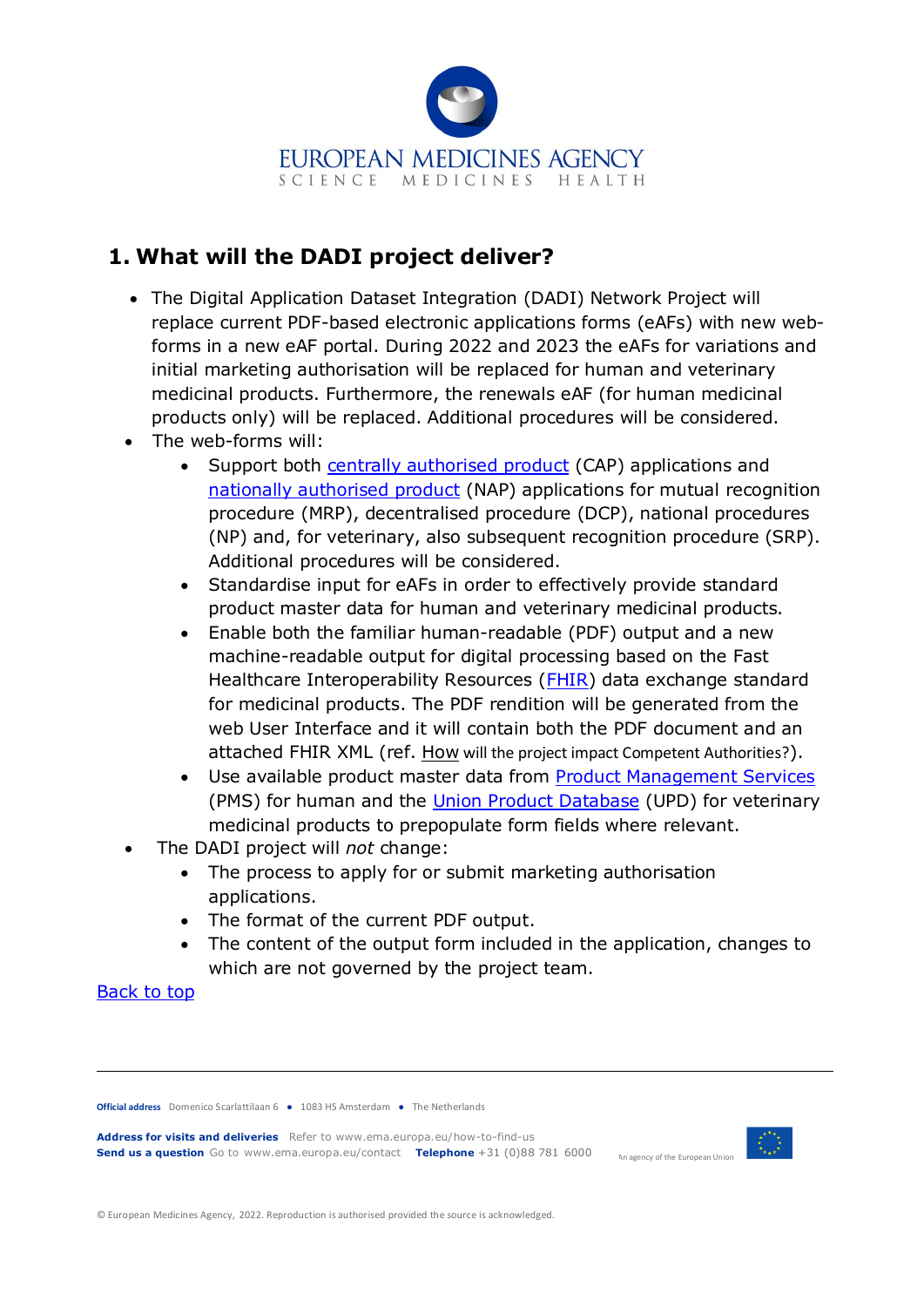# <span id="page-4-0"></span>**2. Why is the DADI project running now?**

- Work on replacing the electronic application forms with forms that would support efficiency and better interoperability was first undertaken as part of the Common European Single Submission Portal (CESSP) Phase 1 project started in 2016 and stopped in 2020.
- The need to replace the forms and align IT industry-facing applications has only increased since then, as the current Adobe PDF eAFs are aging, and risk no longer being fit for purpose.
- Momentum, relevant expertise and know-how built up during the CESSP Phase 1 project is there to be capitalised on by DADI. That is also the case with expertise on the technology chosen for the new web-forms which is the same as the IRIS Portal.
- Improvement of EMA's core processes is dependent on delivery of new forms facilitating standardised data entry for CAP applications. The data captured in forms is the entry point for data used throughout EMA's own core processes which are a key area for improvement over the coming months and years.
- The "Up-scaling the global univocal identification of medicines" [\(UNICOM\)](https://unicom-project.eu/about/) [Horizon2020](https://ec.europa.eu/programmes/horizon2020/en/home) project received funding to foster the implementation of ISO IDMP and the usage of **SPOR** (Substances, Products, Organisations and Referentials) in the European Regulatory Network by 2023.
- In the context of the application form seven NCAs members of the European Medicines Regulatory Network are working together with EMA experts in the DADI project: AGES (Austria), BfArM (Germany), AEMPS (Spain), HPRA (Ireland), MEB-CBG (the Netherlands), NOMA (Norway) and SE MPA (Sweden).

#### <span id="page-4-1"></span>[Back to top](#page-0-0)

# **3. What are the main benefits that the web-forms will bring?**

- The web-based forms will replace aging technology considered no longer fit for purpose, thus enabling progressive usability improvements for users over the current PDF forms through integration with PMS/UPD data. For example, upon release, the new forms will help applicants' form filling by using available PMS/UPD data to prepopulate form fields where relevant (product selection and structured product data where available).
- User-friendliness will improve over time as all the standardised Product and Substance Management Service databases become available, for example substances drop down lists will take much shorter time to load and will have less duplicate or confusing entries.
- The new forms are a means to enable more efficient application processing, reducing administrative burden. For example, the forms will support validation of applications by competent authorities, reducing errors and discrepancies.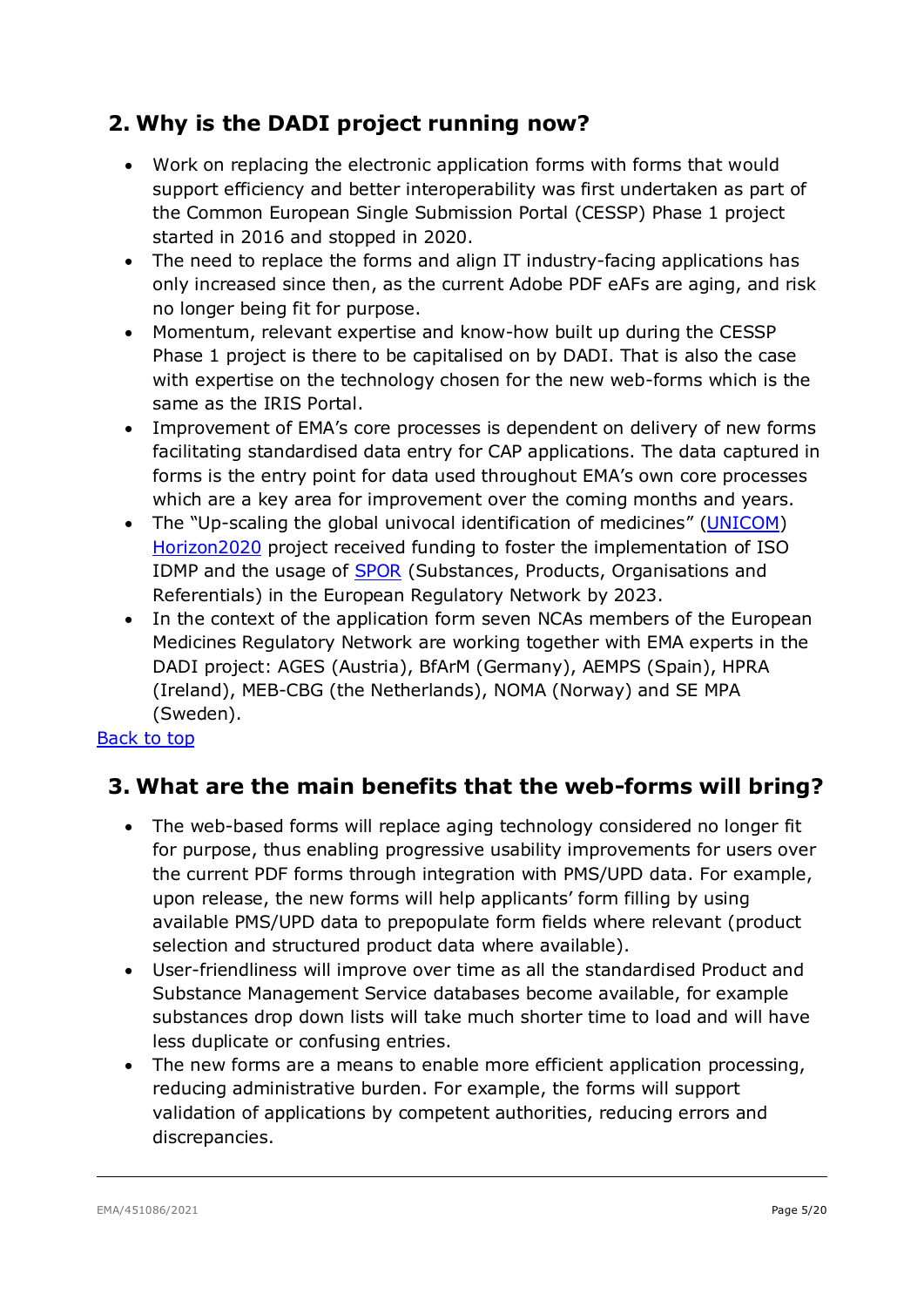• The forms will facilitate standardised, structured data being fed into databases making interoperability of systems and sharing of data between competent authorities much easier.

#### <span id="page-5-0"></span>[Back to top](#page-0-0)

# **4. What are the next steps for DADI deliverables?**

- The variation form for human medicinal products will be the first form to be released. The expected release order of forms after human variations will be confirmed at a later stage.
- The variation form for human medicinal products is undergoing closed User Acceptance Testing (UAT) with members of the DADI Subject Matter Expert Group, which will be followed by testing of the PMS data (through a PMS UAT) that the forms will use.
- Finally, there will be integrated User Acceptance Testing with a larger, but still limited, group of testers representing various stakeholders.
- The go-live will be followed by a 6-month transition period during which both the PDF eAF and the web-based form can be used in parallel.
- At the end of the transition period, both the use of the web-form and the use of structured PMS data will be required.
- Further details on User Acceptance Testing and subsequent development on other forms will be shared on a regular basis during the coming months.

#### [Back to top](#page-0-0)

### <span id="page-5-1"></span>**5. What are the next steps for DADI deliverables?**

• Communications around timeline are published on the DADI project page of the [eSubmission website.](http://esubmission.ema.europa.eu/cessp/cessp.htm)

#### <span id="page-5-2"></span>[Back to top](#page-0-0)

# **6. How is DADI taking stakeholder perspectives into account?**

- DADI is a Network project as it addresses both Centrally Authorised Product Applications and Nationally Authorised Product Applications.
- The DADI project has established a Subject Matter Expert Group (formerly: Requirements Group) which represents Subject Matter Experts from EMA, NCAs and Industry. Participation to the group is limited.
- The SME Group meets on a weekly basis and provides expert insight into the use of forms, as well as provides input for EMA requirements for CAPs and NCA requirements for NAPs.
- The SME Group is also involved in testing of the forms.
- The project planning and implementation are following [Safe Agile principles.](https://www.ema.europa.eu/en/about-us/how-we-work/information-management/network-portfolio) Product ownership of the web-forms is shared between EMA and NCA representation, which means requirements gathering and design is done collaboratively between EMA and the Network.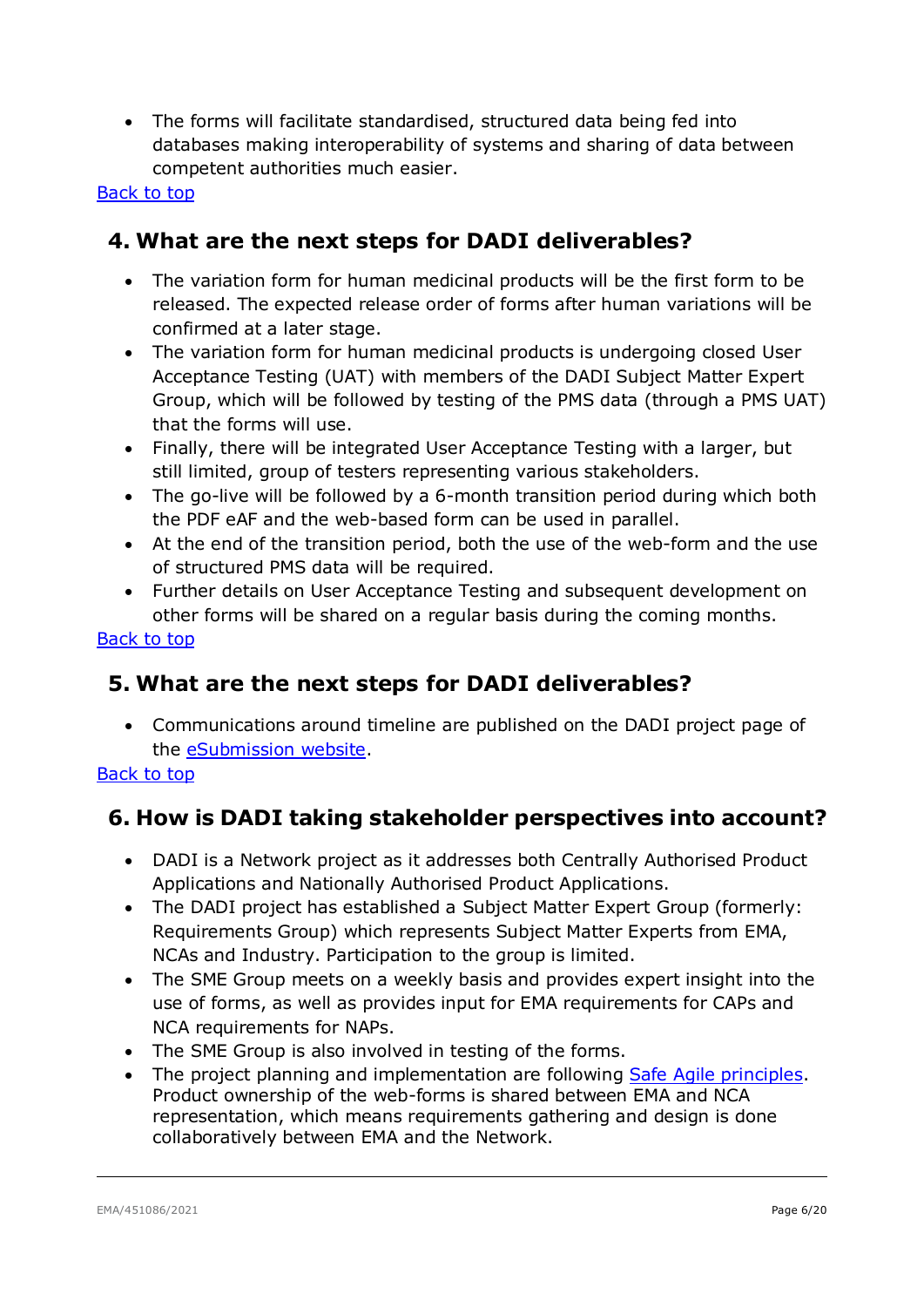• Product ownership for NCAs is an in-kind contribution of the UNICOM consortium.

#### [Back to top](#page-0-0)

# <span id="page-6-0"></span>**7. How is UNICOM contributing to DADI?**

- UNICOM is a European Commission (EC) [Horizon2020](https://ec.europa.eu/programmes/horizon2020/en/home) funded consortium separate from the European Medicinal Network's IT governance structure.
- Two of its objectives relate to ensuring the availability of Pan-European IDMP Compliant forms (Work Package 3) and IDMP implementation at National Agencies (Work Package 4). UNICOM has an inbound dependency on the DADI project for Work Package 3.
- UNICOM provides in-kind contributions to DADI project work and the webforms for among others: a product owner, communication and training to NCAs and applicants, supporting NCAs to automatically import form data, liaison with the Notice to Applicants Expert Group, contributing to UAT and IT development for FHIR messages and PDF representations for NCAs.
- EMA has no contractual obligations towards the UNICOM Consortium and the European Commission.

#### [Back to top](#page-0-0)

# <span id="page-6-1"></span>**8. How will the project impact Competent Authorities?**

- The web-based application forms will be common for both NAPs as well as CAPs which are processed by NCAs and EMA respectively.
- The forms impacted are used in NCA relevant authorisation procedures:
	- mutual recognition procedure (MRP);
	- decentralised procedure (DCP);
	- national procedure (NP);
	- subsequent recognition procedure (SRP) for veterinary.
- The web-based forms create opportunities to automate manual processes related to processing forms and facilitate the collection of standardised data.
- Competent authorities that are not currently using the PDF forms' Extensible Markup Language (XML) functionalities will notice little change – the PDF output of the web-based form may look a little different.
- Competent authorities currently using the PDF forms' XML functionalities will need to adjust their systems to accommodate the new FHIR compliant XML.

#### <span id="page-6-2"></span>[Back to top](#page-0-0)

# **9. How will the project impact industry stakeholders?**

- The current PDF format variation eAF will be replaced by a web-based user input form for CAPs and NAPs applications.
- Any new web-based application form will be prepopulated with available PMS/UPD data. Industry will have visibility of data available on the regulator's side.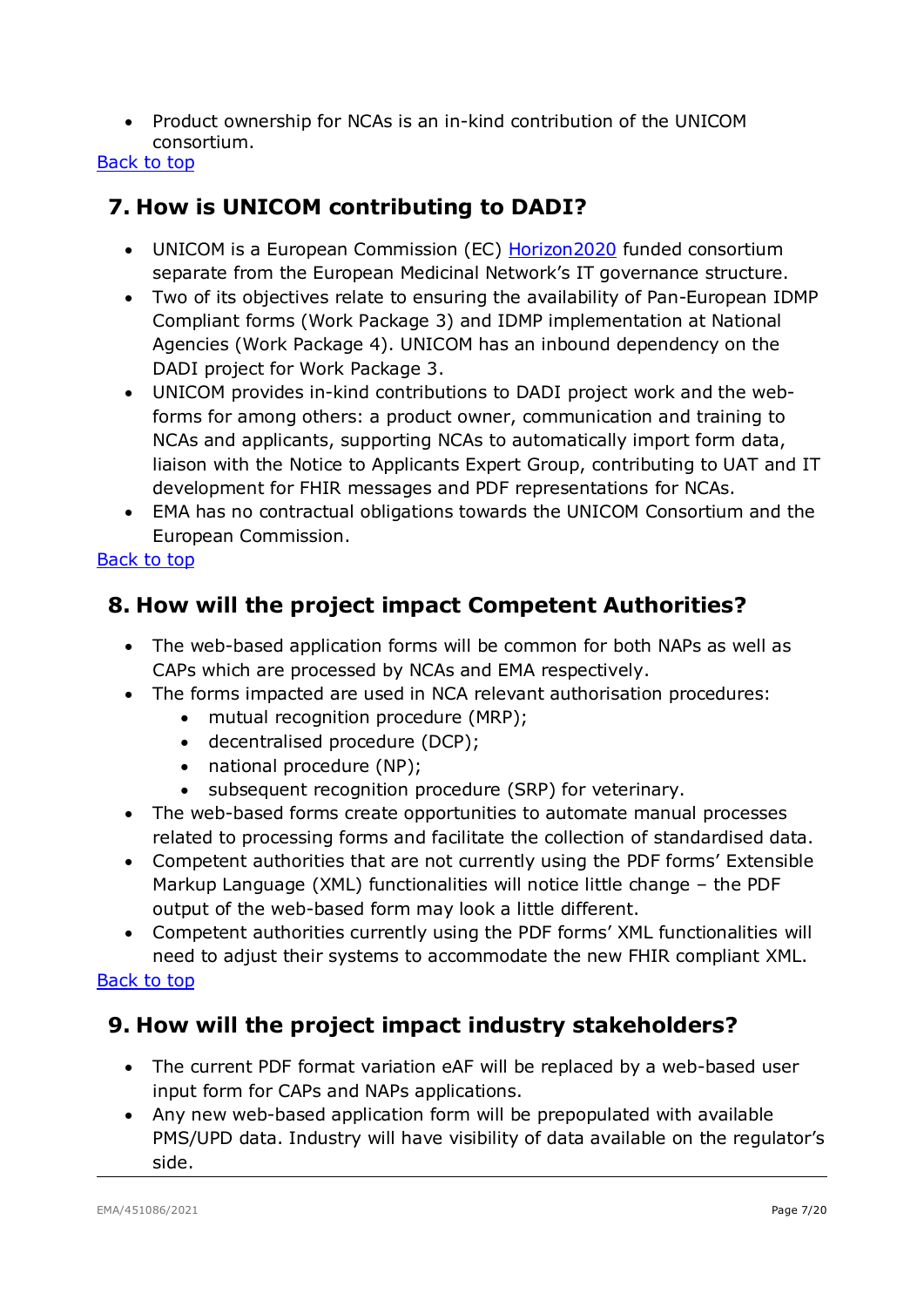- The forms will support the collection and use of standardised PMS/UPD product master data.
- DADI is currently developing the human variation form. Once this moves to external testing and, later, release and implementation, a more detailed breakdown of possible impacts for industry will be made available.

### <span id="page-7-0"></span>**10. Will there be User Acceptance Testing for the DADI deliverables?**

- User Acceptance Testing (UAT) is the testing of the form by users to verify the requirements have been met.
- The UAT approach for the variation web-form for human has three steps:
	- Internal testing;
	- Data testing;
	- External testing.
- Internal testing is performed during the development sprints (according to the SAFe Agile methodology) and tests the functionality of the form with test data. Testing started in November 2021 and is performed by EMA staff and a selection of volunteers from the DADI SME Group. The SME Group comprises Subject Matter Experts from EMA, NCAs and industry and represent those respective stakeholder groups.
- Data testing will test the successful migration of the product data to PMS. The data testing is not in scope of the DADI project; however, it is a critical dependency.
- External testing will test the form's functionality and PMS data together. The aim is to facilitate testing by a wider group of stakeholders.
- A call for interest for the DADI UAT will be sent in advance. Note that the UAT aims to test the forms and data together. The aim will be to cover the most likely scenarios for different stakeholders. This means participation will be limited, however, there will be other opportunities, including the transition period itself, to allow all users to familiarise themselves with the new tool.
- In addition to testing, the project team will demonstrate the new forms in one or more public webinars closer to their release dates.

#### <span id="page-7-1"></span>[Back to top](#page-0-0)

### **11. Will there be training?**

- EMA and NCAs will team up to provide support, guidance and training for applicants. Details will be shared closer to the roll-out of the first form (variations).
- As part of the roll-out of the new forms, a learning offering will be made available, with the exact format to be determined.
- In addition, applicants and stakeholders can expect several webinars to support roll-out and answer questions.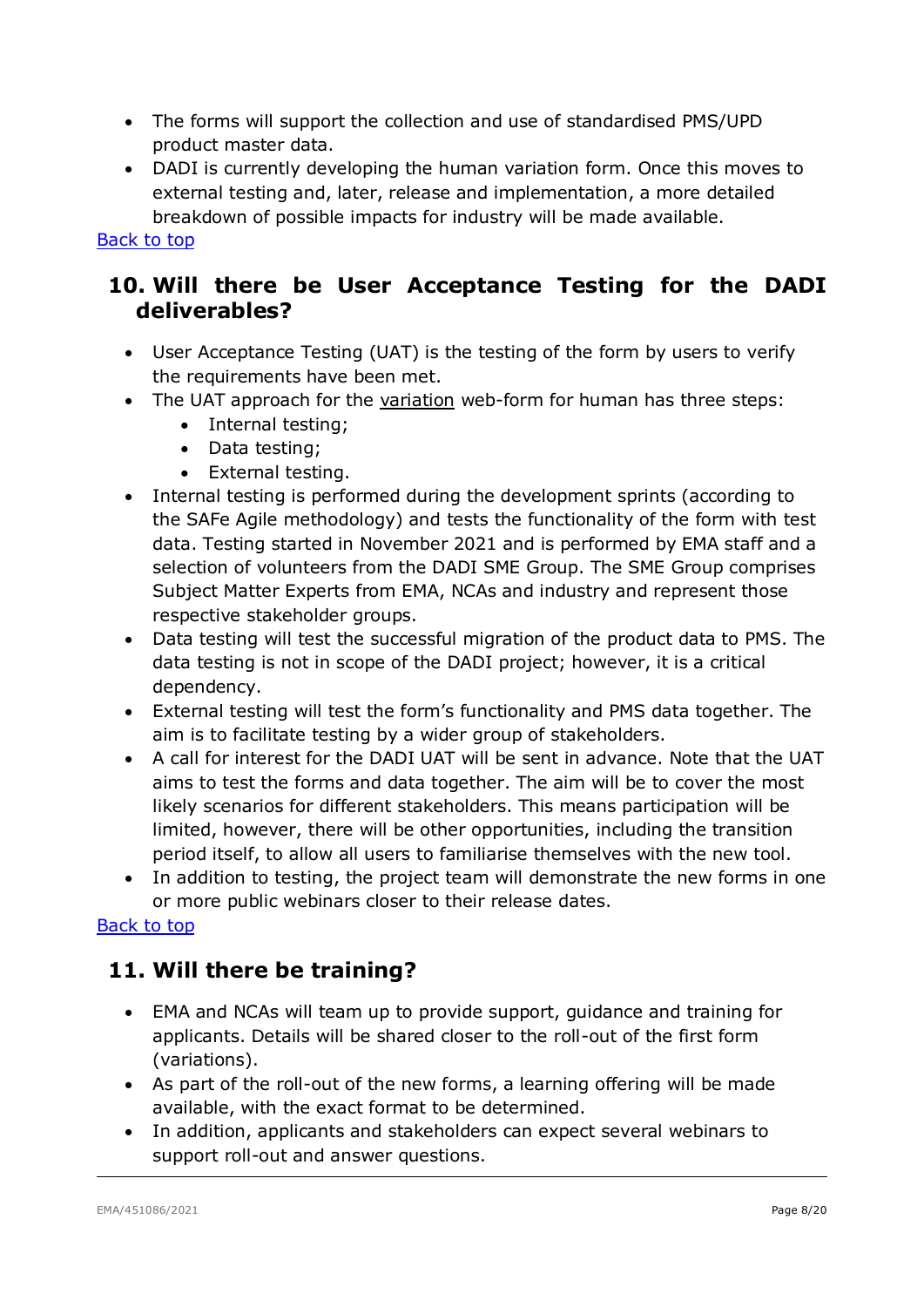- User guides will be updated to fully support the web-based forms.
- There will be help online and on-screen tooltips within the system.

### <span id="page-8-0"></span>**12. Will the future forms still be called eAFs?**

- The expectation is that the web-based forms will still be called electronic application forms (eAF).
- In DADI communications, EMA will frequently refer to web-based application forms to distinguish them from the current PDF format electronic applications forms. Technically both are electronic application forms.

[Back to top](#page-0-0)

# <span id="page-8-1"></span>**13. Who will maintain the new web-based forms?**

- The system facilitating the forms will be technically maintained and supported by EMA.
- The [EMA Service Desk](https://servicedesk.ema.europa.eu/jira/servicedesk/customer/portals) will be available to address issues and there will continue to be opportunities for applicants and other stakeholders to propose features.
- Until further notice the existing eAF Maintenance Group, which plays a key role in maintaining the current forms as well as providing expertise on the new, web-based forms, will continue.
- As part of DADI, the governance will be reviewed, transparently, with the expectation that a subject matter expert body, such as the current eAF Maintenance Group, will continue to exist with EU Regulatory Network and industry representation.

#### [Back to top](#page-0-0)

# <span id="page-8-2"></span>**14. Are the forms still owned by the NtA group?**

- Yes, for human medicinal products the European Commission Notice to Applicants (NtA) expert group will remain responsible for the content requirements of the application forms.
- The web-based forms will meet these content requirements. They will however also ask additional information to support efficient handling of applications and SPOR data management services.

#### [Back to top](#page-0-0)

### <span id="page-8-3"></span>**15. Will the content requirements for the application form change?**

- The web-based forms are the input forms to create the application, these will change to accommodate PMS/UPD data requirements.
- The output PDF rendition of the forms will look like the current PDF eAF and will have the same information as the current forms.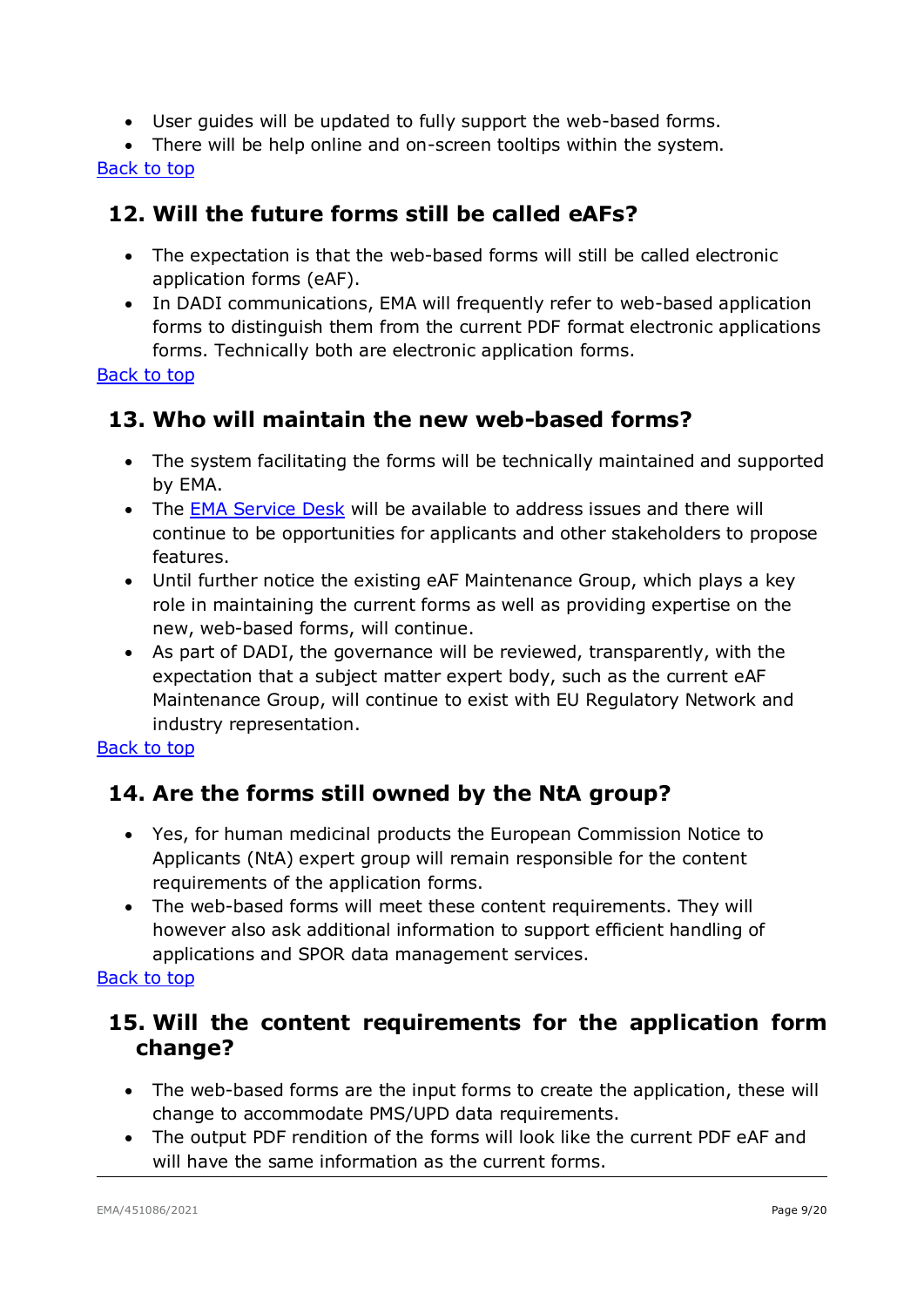- In addition, the FHIR XML backbone may contain additional metadata to facilitate regulatory activities.
- Details on all changes in data requested in the web-based form compared to the current eAF will be shared as part of the implementation and roll out.

### <span id="page-9-0"></span>**16. Is registration required to fill in an eAF?**

- Every person involved in drafting an eAF needs an EMA account and can have different roles depending on access privileges. This enables saving forms online and co-authoring with other users. In case of co-authoring it is suggested to coordinate well with contributors, as there is the possibility of overwriting data if multiple people work on the same section simultaneously.
- Sign up will be possible before go-live to prepare access to the system.
- Each MAH has to make sure that consultants working on their behalf get an EMA role to see their products and are allowed to make changes. The IAM (Identity and Access Management) system will allow for two different types of consultant access: access to all products from that MAH or access to specific applications containing products.
- With regards to registration to user acceptance testing and production use, please consult the DADI webpage on the **eSubmission** website where information will be provided.

#### [Back to top](#page-0-0)

### <span id="page-9-1"></span>**17. What is the difference between DADI and IRIS?**

- [IRIS](https://iris.ema.europa.eu/) is EMA's online platform to support product-related scientific and regulatory procedures with EMA.
- The future DADI portal will host application forms for all EU procedures (CP, MRP, DCP, NP, SRP). After filling in the web-based form, the applicant will generate a PDF which is submitted through existing eSubmission channels as part of eCTD package.
- IRIS and DADI portals serve different purposes and will be governed differently. However, the intention is to facilitate and develop ease of use across the two portals wherever feasible.
- For instance, the aim is to have the new portal benefit from the same access control model with user accounts and affiliations managed via the separate [EMA Account Management System.](https://register.ema.europa.eu/) This determination is still to be definitively made.
- IRIS is implemented using several technologies that will be also used to deliver the DADI project, i.e. Microsoft PowerApps. Experience gained by EMA in building IRIS is helping to implement DADI.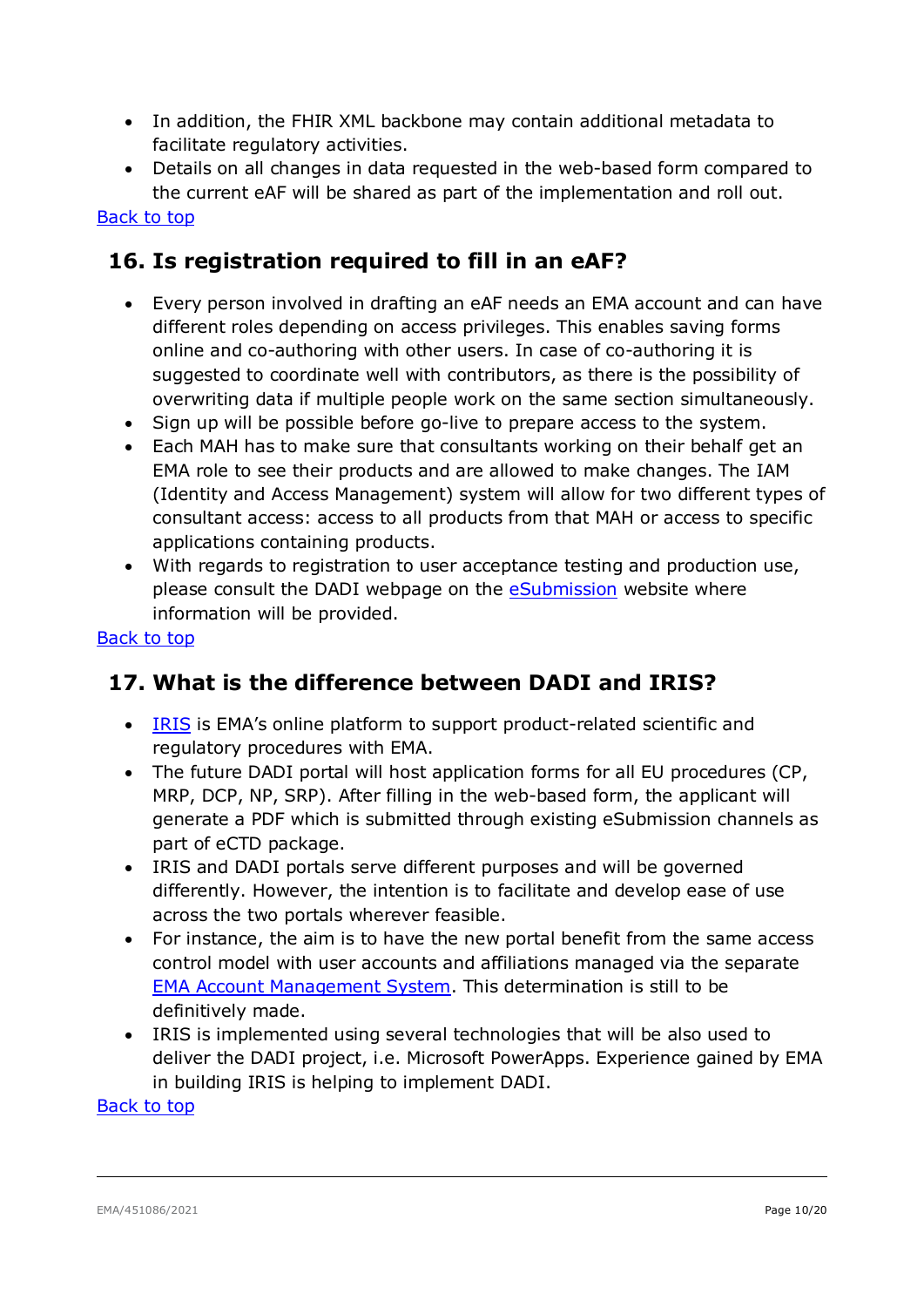# <span id="page-10-0"></span>**18. What is ISO IDMP?**

- The International Organisation for Standardisation (ISO) standard for identification of medicinal products (IDMP).
- ISO IDMP specifies the use of standardised definitions for the identification and description of medicinal products for human use.
- Their purpose is to facilitate the reliable exchange of medicinal product information in a robust and consistent manner.
- They help to ensure wide interoperability across global regulatory and healthcare communities, which is critical in ensuring accurate analysis and unambiguous communication across jurisdictions.
- [Commission Implementing Regulation \(EU\) No 520/2012](http://eur-lex.europa.eu/LexUriServ/LexUriServ.do?uri=OJ:L:2012:159:0005:0025:EN:PDF) (articles 25 and 26) obliges EU Member States, Marketing Authorisation Holders (MAHs) and EMA to make use of the ISO IDMP standards. This will impact on many areas of the pharmaceutical regulatory environment, both in the EU and other regions.

• For more information, see this **[Introduction to ISO IDMP](https://www.ema.europa.eu/documents/other/introduction-iso-identification-medicinal-products-spor-programme_en.pdf) and SPOR.** 

#### [Back to top](#page-0-0)

### <span id="page-10-1"></span>**19. Will the data requested in forms for human medicinal products be ISO IDMP-compliant?**

- The intention is to facilitate exchange of standardised master data, therefore, the forms will use PMS data which comply with ISO IDMP standards for human medicinal products.
- The scope of ISO IDMP and SPOR is different: ISO IDMP covers the entire medicinal product lifecycle, including development, while PMS in SPOR covers only the Authorised Medicinal product part of IDMP.
- ISO IDMP covers human medicinal products only.
- [See this presentation](https://www.ema.europa.eu/en/documents/presentation/presentation-pms/iso/idmp/fhir_en.pdf) for further details on the relation between SPOR, ISO IDMP and FHIR.

#### <span id="page-10-2"></span>[Back to top](#page-0-0)

# **20. Will DADI deliver forms complying with the new Veterinary Medicines Regulation (Regulation (EU) 2019/6)?**

- Veterinary forms are in scope for DADI. This means that when DADI webbased forms for veterinary medicinal products are released, they must comply with the Veterinary Medicines Regulation (Regulation (EU) 2019/6).
- Due to the regulatory risks and the development risks of the form, the Steering Committee of DADI decided to decouple the development of the veterinary variations web-based form from the regulatory deadline of 28 January 2022. Instead, the current PDF format electronic variation application form has been updated to support regulatory requirements for the 28 January deadline.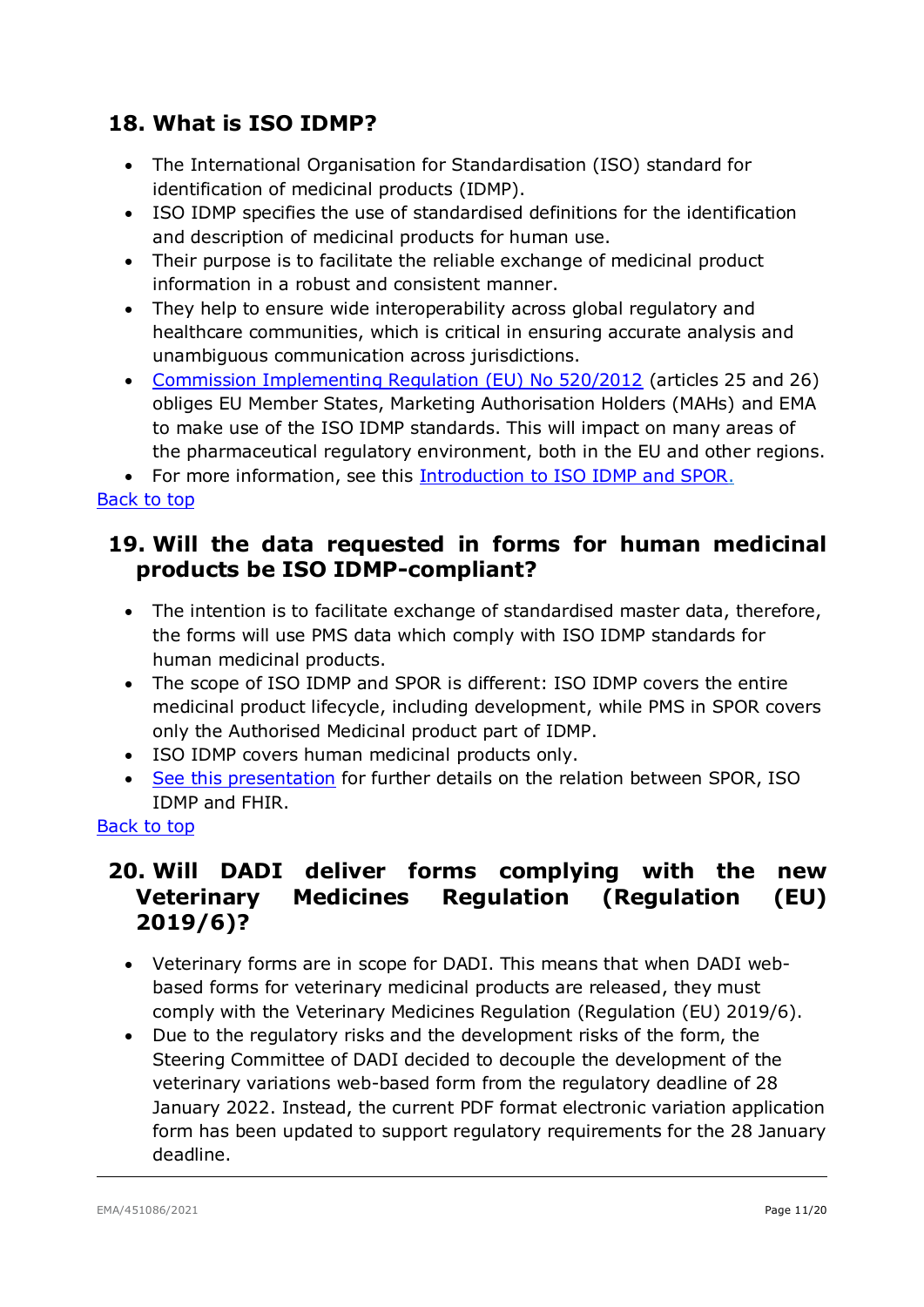- The main benefit of this approach is that there will be a reduced risk of new technology disrupting the transition to the new regulatory requirements. In addition, it means that a transition period can be facilitated, which will benefit from lessons learned from rolling out the human variations form.
- Development work on the veterinary web-form will start at a yet to be determined time.
- In the meantime, veterinary representatives participating in the DADI SME Group have been invited to stay on as observers to ensure a smooth uptake of veterinary requirements once development starts.

# <span id="page-11-0"></span>**21. What is FHIR?**

- [Fast Healthcare Interoperability Resources \(FHIR\)](https://www.hl7.org/fhir/overview.html) is a standard for exchanging healthcare information electronically.
- The DADI project team will create a FHIR specification as backbone for each of the new web-based forms.
- FHIR is the machine-readable language chosen to support the easy exchange of data between DADI's forms, systems and product databases such as PMS and UPD.
- FHIR aims to simplify implementation without sacrificing information integrity. It leverages existing logical and theoretical models to provide a consistent, easy to implement, and rigorous mechanism for exchanging data between healthcare applications.
- The basic building block in FHIR is a Resource. All exchangeable content is defined as a resource. Resources all share the following set of characteristics:
	- A common way to define and represent them, building them from data types that define common reusable patterns of elements;
	- A common set of metadata;
	- A human readable part.

#### [Back to top](#page-0-0)

# <span id="page-11-1"></span>**22. Is an HTML FHIR viewer publicly available?**

• Proprietary tools to transform FHIR XMLs to HTML are publicly available. [Back to top](#page-0-0)

# <span id="page-11-2"></span>**23. What will change technically in the forms?**

- Applicants will fill out a web-based form instead of an interactive PDF form.
- The output, which the regulators will receive as part of the submission package, will include both the familiar human readable PDF document and an attached FHIR message which can be read and processed by IT systems.
- Submission of DADI variations forms will not differ from submission of the current eAFs.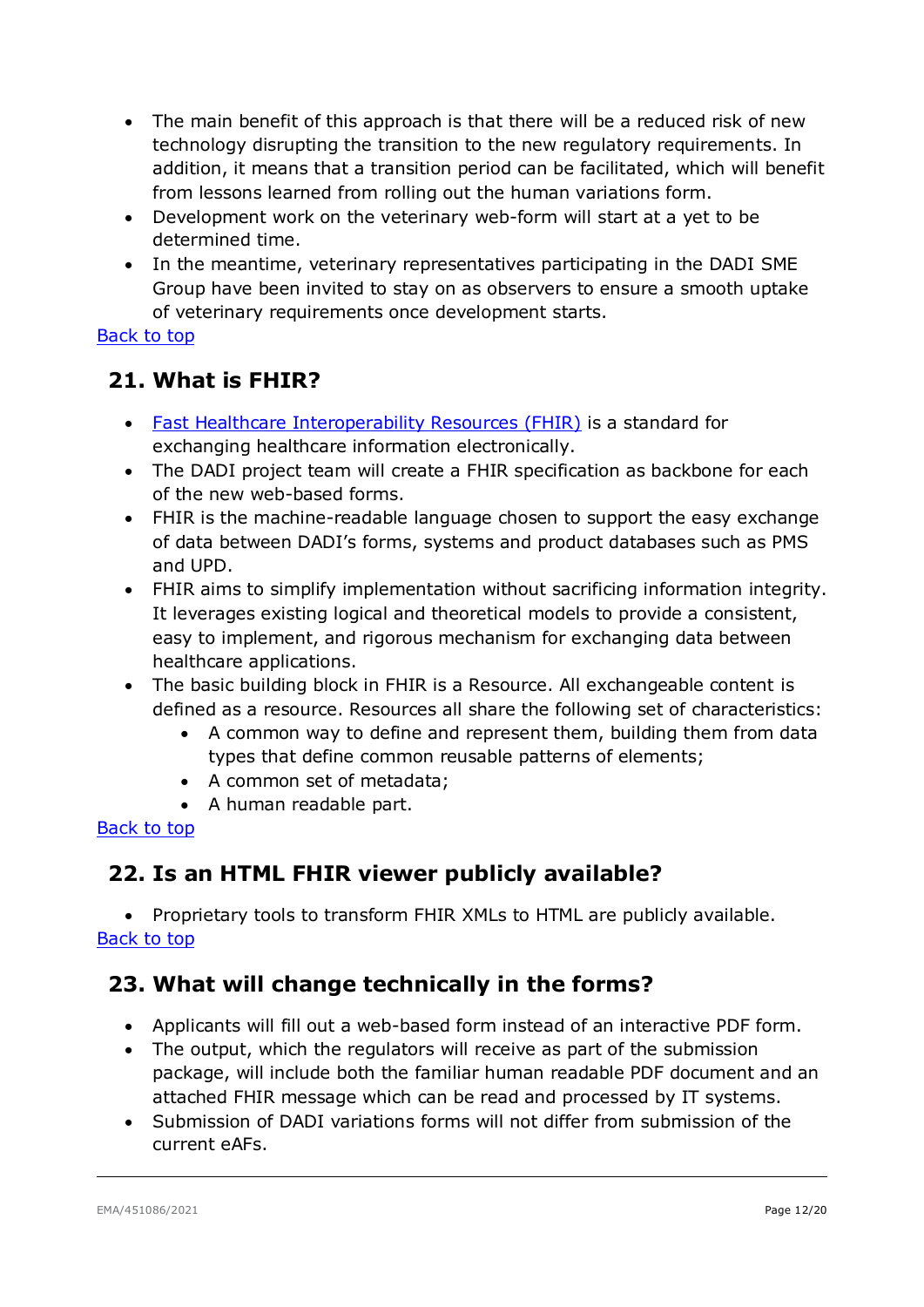• See Diagram 1 below for a visual description of technical changes: *Diagram 1 – Current situation vs future situation for eAFs*

| $AS-IS$<br>eAF<br>Interactive eAF PDF form<br>信<br><b>PDF</b><br>eAF PDF + eAF DES XML | TO-BE<br>Interactive web form<br>$\bullet$                                                                                                                               |
|----------------------------------------------------------------------------------------|--------------------------------------------------------------------------------------------------------------------------------------------------------------------------|
| <b>DADI</b><br>Fill in a form and<br>include it in<br>eCTD/VNeeS<br>eCTD /<br>VNeeS    | <b>Generate when completed</b><br>Human readable PDF rendition<br>PDF<br>Machine readable FHIR rendition<br>HLZFHR<br>Include in eCTD / VNeeS package<br>eCTD /<br>VNeeS |

#### <span id="page-12-0"></span>[Back to top](#page-0-0)

### **24. Which will be the options available to create the eAF PDF in the new interface?**

- Three options were considered by the DADI project team:
	- Using the web-based form to create applications and export to PDF with an attached FHIR message;
	- Creating the entire application FHIR message in an applicant's own system to submit to an Application Programming Interface (API) for validation and transformation into a PDF with attached FHIR message;
	- Importing a partial FHIR message into the web-based form to complete the application in the web User Interface.
- Of these three options, the first is what will be available upon initial release. This is the core feature of the web-based forms which enables a move away from the current PDF-based data input while also enabling the FHIR output attached to the PDF output to facilitate handling of applications.
- The second option is undergoing further analysis and design work to ensure validation of data provided through such a mechanism can be ensured. The third option is pending a technical feasibility analysis.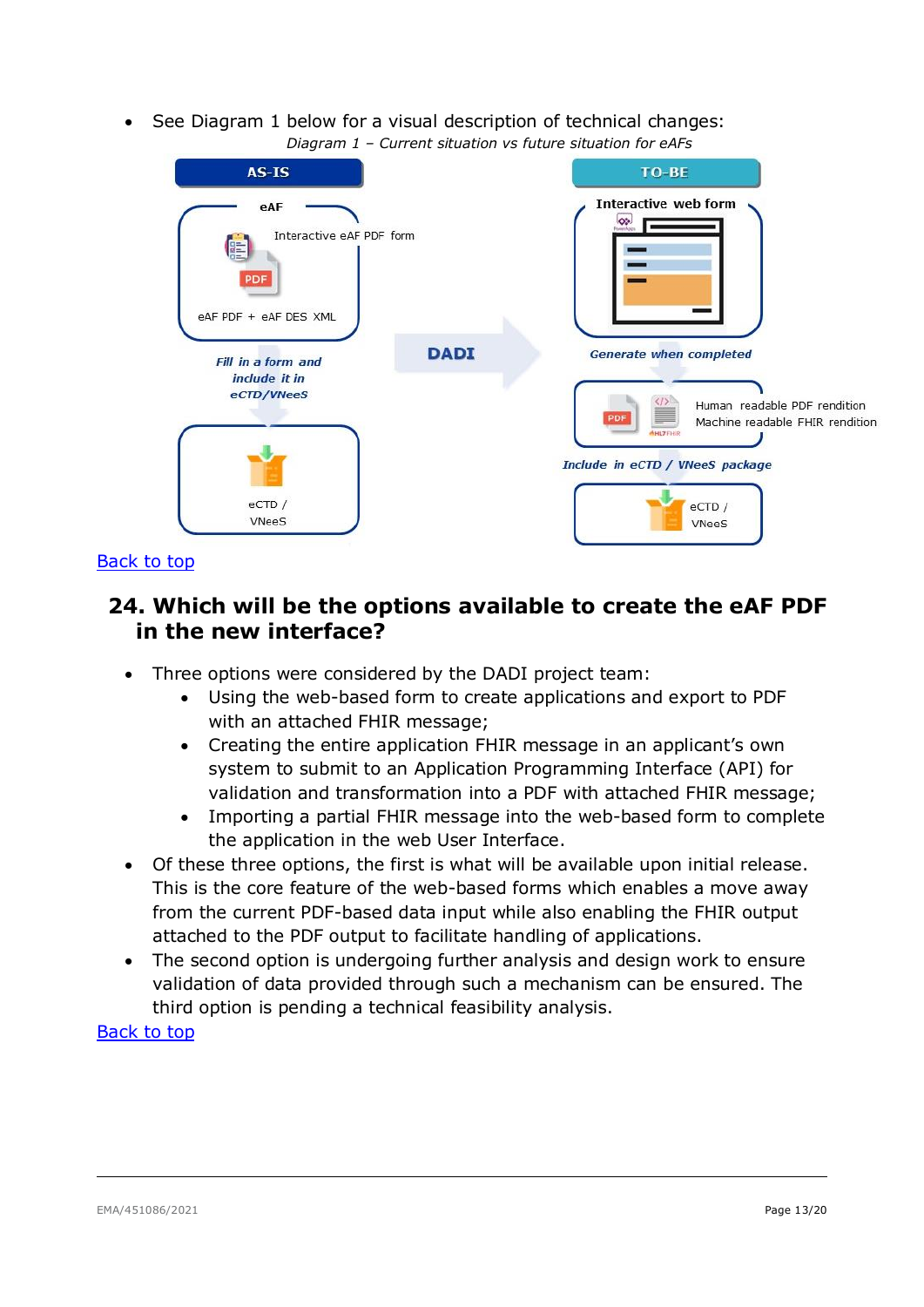### <span id="page-13-0"></span>**25. Will all products (CAPs and NAPs) be searchable within the eAF from the first DADI release?**

• All products (CAPs and NAPs) will be searchable according to access management rules.

#### [Back to top](#page-0-0)

### <span id="page-13-1"></span>**26. Will the use of web-forms be mandatory for CAPs and NAPs at the same time?**

• At this point in time there is no plan to differentiate between CAPs and NAPs. [Back to top](#page-0-0)

# <span id="page-13-2"></span>**27. What is the connection between PMS and the web-based forms?**

- PMS is the Product Management Service for product master data for human medicinal products. It is one of the four data management services for human and veterinary medicinal products known as [SPOR](https://www.ema.europa.eu/en/human-regulatory/research-development/data-medicines-iso-idmp-standards/substance-product-organisation-referential-spor-master-data) (substance, products, organisations and referentials). For Veterinary medicinal products, UPD is the service through which product master data is provided.
- The goals of SPOR services are:
	- increased data quality and simplification of data management practices, since data will be reviewed, assessed and approved as part of the new data operating model;
	- more efficient regulatory action and decision-making, thanks to improved data integrity and reliability;
	- regulatory requirements can be met more effectively, by reducing data silos and improving interoperability across EU systems;
	- operational savings and efficiencies can be achieved, as pharmaceutical companies need to supply regulatory data only once, which will be reused across different procedures and regulators.
- In line with these goals the new web-forms will standardise input for eAFs in order to effectively provide standard PMS data.
- The web-forms will also use available PMS data to prepopulate form fields where relevant.
- FHIR was selected as the application programming interface for the PMS/UPD services and the web-based forms are an example of FHIR being used to read data from the application programming interface and display it in the web forms.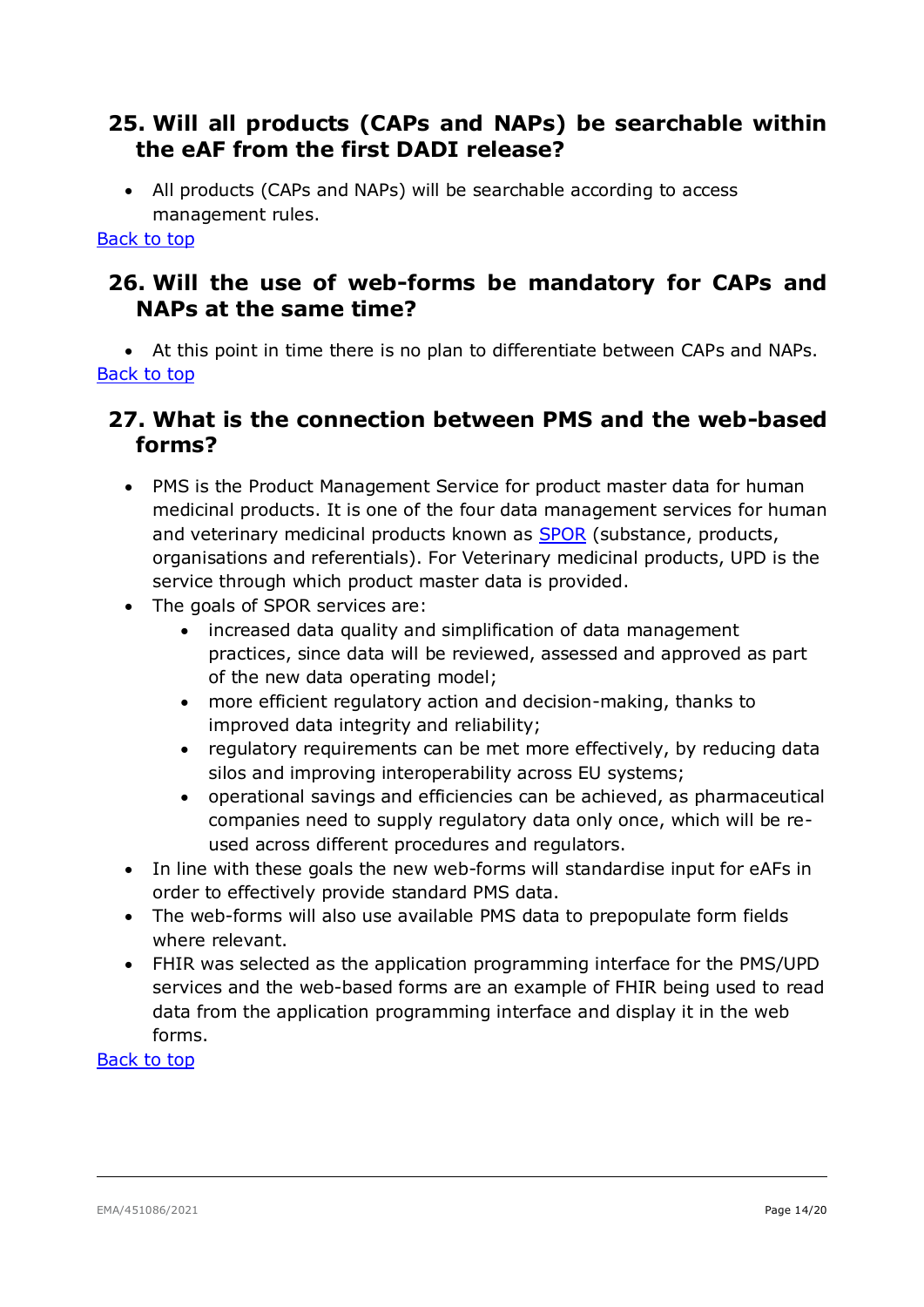### <span id="page-14-0"></span>**28. What is the connection between the web-based forms and UPD for veterinary medicinal product data?**

- The UPD refers to the requirement for a new Union Product Database for all authorised veterinary medicinal products as per the veterinary medicinal products regulation, EU Regulation 2019/6. The UPD is accessible to the general public and will be a searchable database.
- UPD uses the same data repository for product master data as PMS, and it is commonly referred to as UPD to distinguish it from product master data for human medicinal products.
- The new web-forms will standardise input for eAFs in order to effectively provide standard UPD data.
- The web-forms will also use available UPD data to prepopulate form fields where relevant.
- FHIR was selected as the application programming interface for the common PMS and UPD data repository and the web-based forms are an example of FHIR being used to read data from the application programming interface and display it in the web forms.

#### [Back to top](#page-0-0)

# <span id="page-14-1"></span>**29. Will the FHIR message that is embedded in the DADI PDF export be used to update PMS from the initial go-live of DADI?**

• This will not happen at the go-live of DADI, and submissions to Art. 57 are still needed. In the future, the idea is to use the data provided in the DADI variation form in order to update the data in PMS.

#### [Back to top](#page-0-0)

# <span id="page-14-2"></span>**30. Will the mapping of the FHIR resources used by DADI with IDMP be published?**

• The medicinal product resources used by PMS and DADI have the same name, so users can look for them in PMS EU IG Chapter 2. The FHIR resources have the mapping to IDMP present in FHIR already (e.g. [http://hl7.org/fhir/2021May/medicinalproductdefinition-mappings.html\)](http://hl7.org/fhir/2021May/medicinalproductdefinition-mappings.html).

#### <span id="page-14-3"></span>[Back to top](#page-0-0)

# **31. How will the eAF FHIR message relate to the PMS/UPD messages?**

• The eAF FHIR message comprises two major parts: (1) the procedure part, known as the task resource, and (2) the medicinal products part. The procedure part is eAF specific, while the medicinal products will be represented through FHIR resources which match those of PMS and UPD.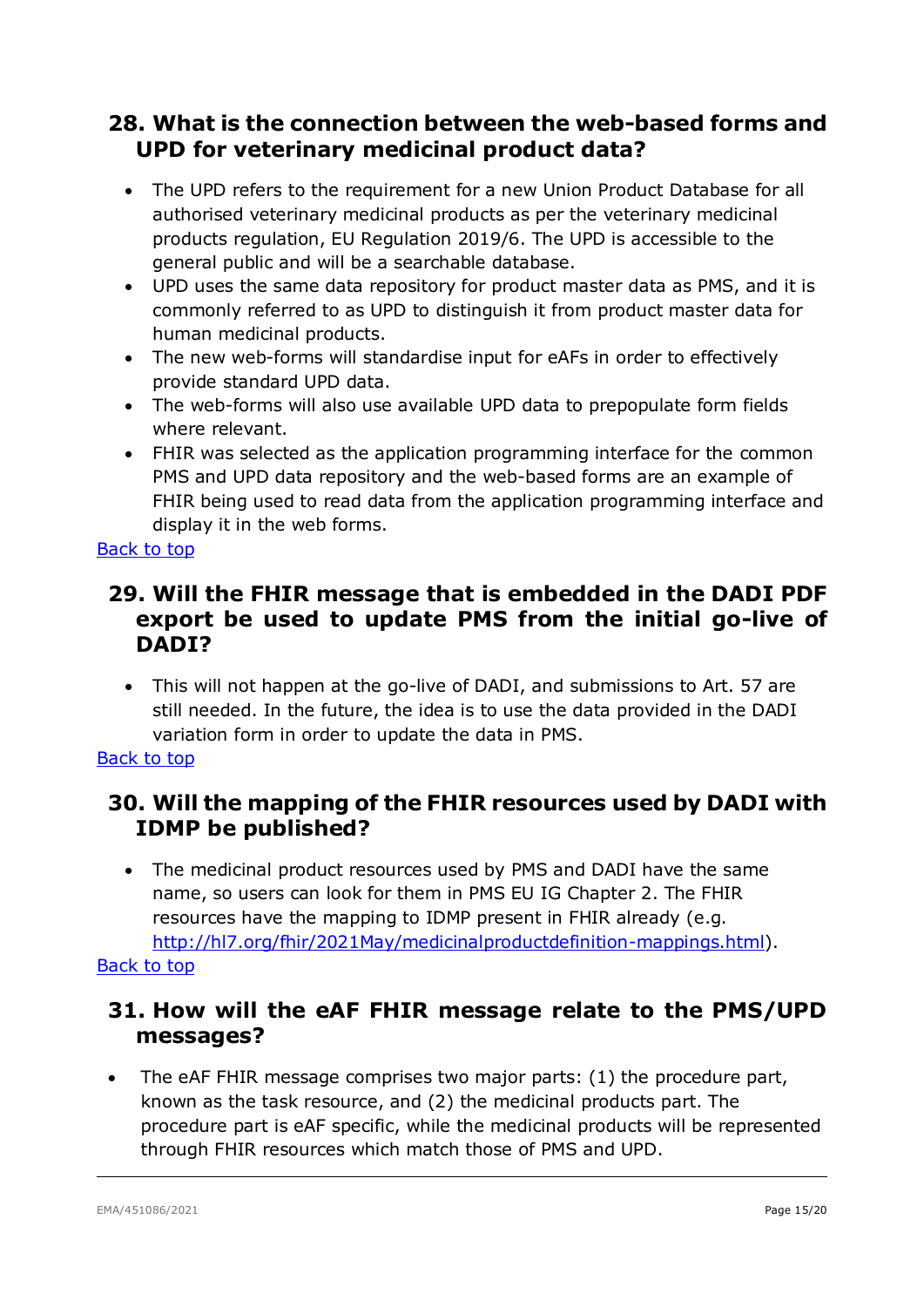- A resource is the basic building block in the FHIR standard. All exchangeable content is defined as a resource. Resources all share the following set of characteristics:
	- A common way to define and represent them, building them from data types that define common reusable patterns of elements;
	- A common set of metadata;
	- A human readable part.
- There may be some additional resources and elements in the product part for the eAF that are needed only for a given regulatory procedure i.e. not to be reused. These will not be entered into PMS or UPD.

# <span id="page-15-0"></span>**32. Will it be possible to download/export products data from the web User Interface?**

• The users will be able to see the relevant product data via the web UI and download the forms which contain such data. However, there will be no dedicated capability neither to export only product data nor to perform bulk exports in the web UI.

#### [Back to top](#page-0-0)

# <span id="page-15-1"></span>**33. Does the form need to be signed?**

• It will be possible to sign the PDF rendition using own digital signature tools of the applicants. Details on the signature requirements will be available before go-live.

• The web-form contains the fields for the name of the signatories. [Back to top](#page-0-0)

# <span id="page-15-2"></span>**34. How is the web-form submitted?**

• The form is filled in using the new web UI. However, the user will need to finalise the form by generating a PDF rendition which must be included in the eCTD submission. It is not possible to submit the form directly from the web UI.

#### [Back to top](#page-0-0)

# <span id="page-15-3"></span>**35. How will stakeholders be notified of future changes to the forms?**

- The web-based forms support both centrally and nationally authorised products applications – requiring some coordination around updates and changes.
- The change control and maintenance processes are part of DADI's deliverables. However, they have not been agreed yet at this time.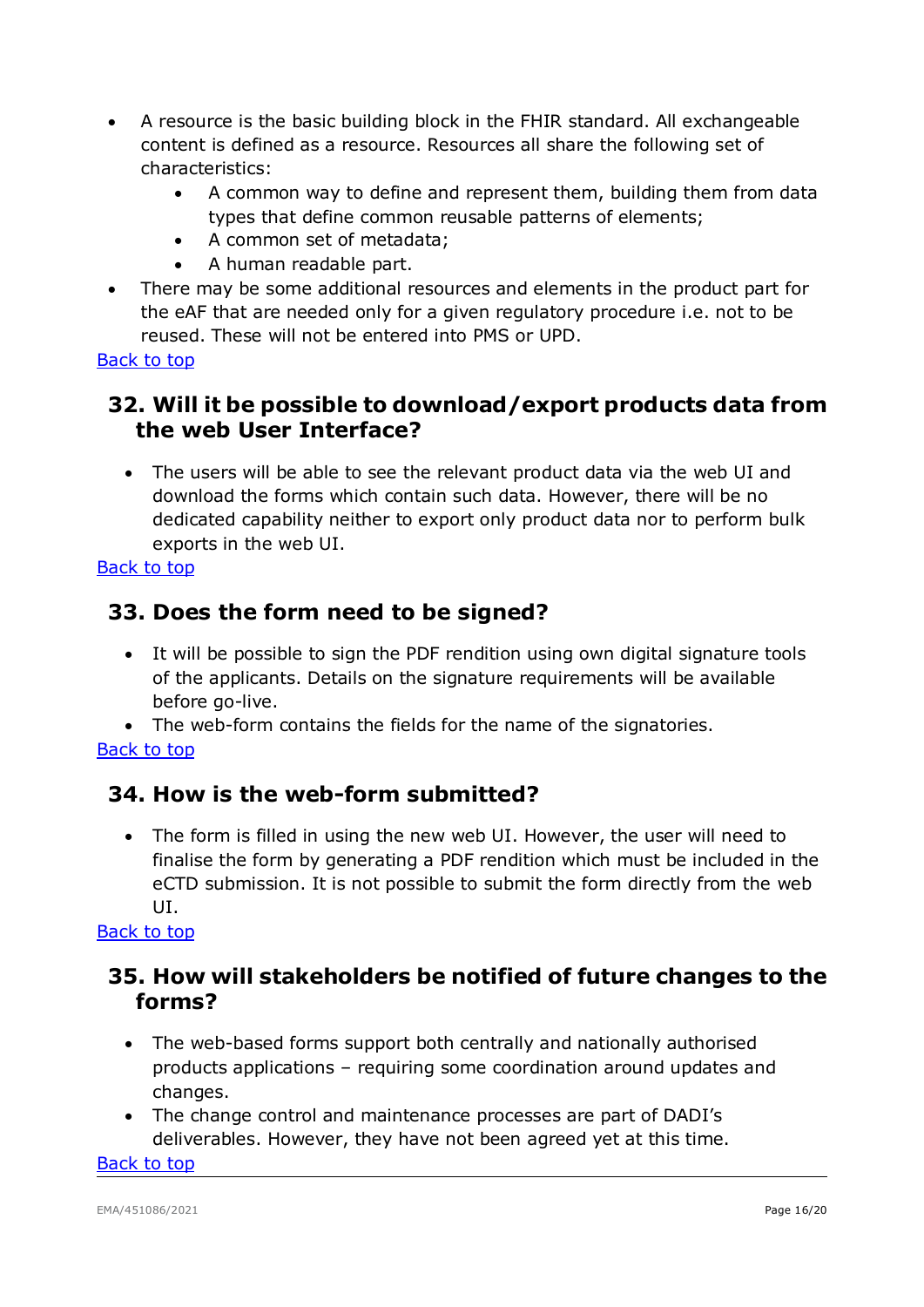# <span id="page-16-0"></span>**36. My question is not answered here, what do I do?**

- The DADI project is still ongoing therefore not all questions have definitive answers. As topics are clarified the project team will share details and supporting documentation, including updates to this Q&A document.
- Applicants wondering about specific features and interests can consider contacting an industry association representative on the SME group or contacting EMA directly.
- For general inquiries, please contact the DADI project team via [esubprogofficer@ema.europa.e](mailto:esubprogofficer@ema.europa.eu)u. For questions or comments around the content of this Q&A document, please raise a ticket (by selecting "Ask a question" and including in the subject "DADI Q&A") via the [EMA Service Desk.](https://servicedesk.ema.europa.eu/)
- If you have a technical question about the [current eSubmissions systems](http://esubmission.ema.europa.eu/index.htm) or the DADI project, please raise a ticket (by selecting "Ask a question" and including in the subject "DADI") via the [EMA Service Desk.](https://servicedesk.ema.europa.eu/)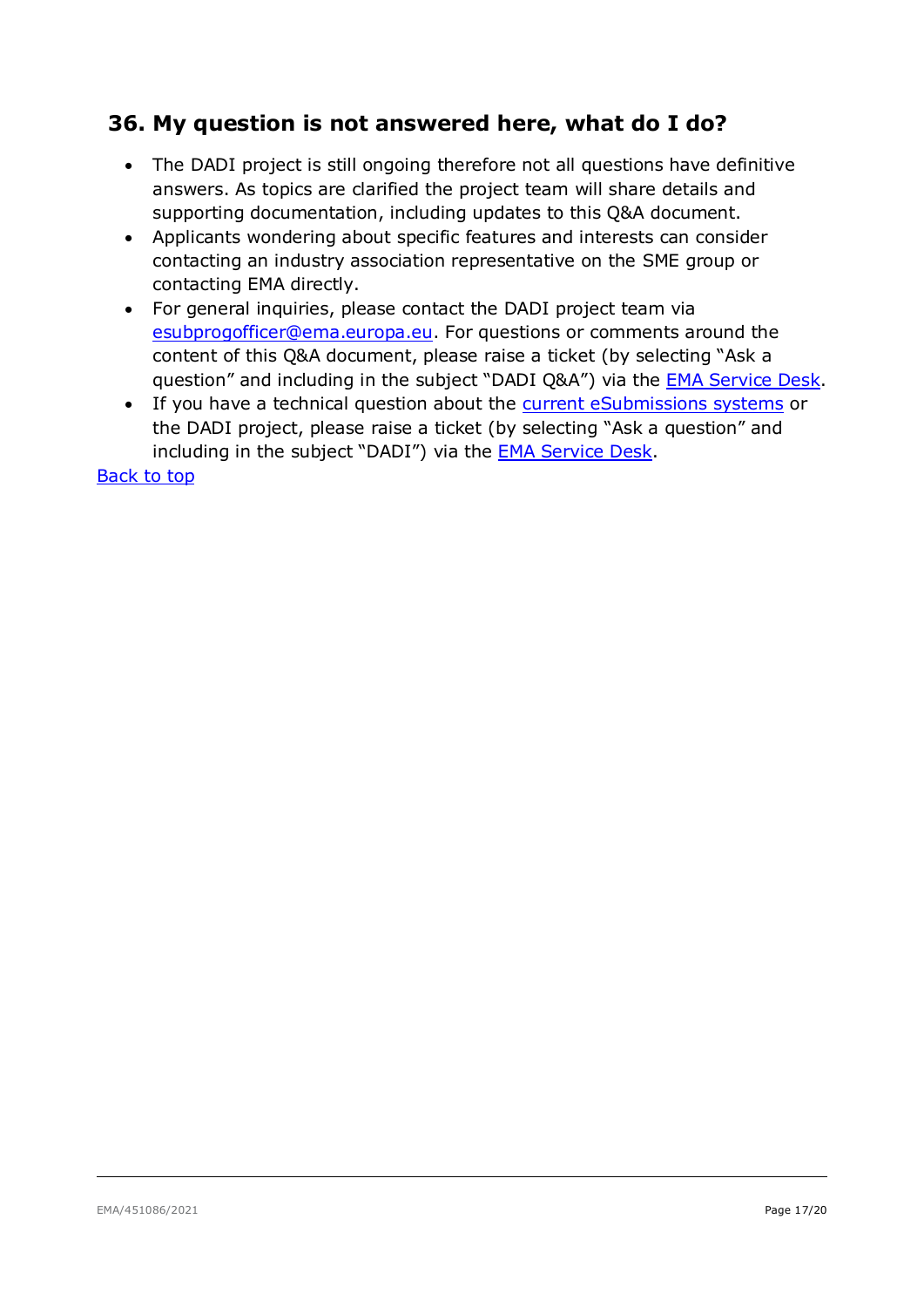

### <span id="page-17-0"></span>**Table of abbreviations**

| <b>Abbreviation</b> | <b>Explanation</b>                                      |
|---------------------|---------------------------------------------------------|
| <b>AEMPS</b>        | Agencia Española de Medicamentos y Productos Sanitarios |
| <b>AGES</b>         | Austrian Agency for Health and Food Safety              |
| AMP                 | <b>Authorised Medicinal Product</b>                     |
| API                 | Application Programming Interface                       |
| <b>BfArM</b>        | Bundesinstitut für Arzneimittel und Medizinprodukte     |
| CAP                 | Centrally Authorised Product                            |
| <b>CESSP</b>        | Common European Single Submission Portal                |
| CP                  | <b>Centralised Procedure</b>                            |
| <b>DADI</b>         | Digital Application Dataset Integration                 |
| DB.                 | Database                                                |
| <b>DCP</b>          | Decentralised Procedure                                 |
| eAF                 | <b>Electronic Application Form</b>                      |
| eCTD                | electronic Common Technical Document                    |
| EV Code             | Eudra Vigilance Code                                    |
| EEA                 | European Economic Areas                                 |
| EC                  | European Commission                                     |
| EU                  | European Union                                          |
| EMA                 | European Medicines Agency                               |
| <b>EMRN</b>         | European Medicines Regulatory Network                   |
| <b>xEVMPD</b>       | Extended EudraVigilance medicinal product dictionary    |
| <b>FHIR</b>         | Fast Healthcare Interoperability Resources              |

**Official address** Domenico Scarlattilaan 6 **●** 1083 HS Amsterdam **●** The Netherlands

**Address for visits and deliveries** Refer to www.ema.europa.eu/how-to-find-us **Send us a question** Go to www.ema.europa.eu/contact **Telephone** +31 (0)88 781 6000



An agency of the European Union

© European Medicines Agency, 2022. Reproduction is authorised provided the source is acknowledged.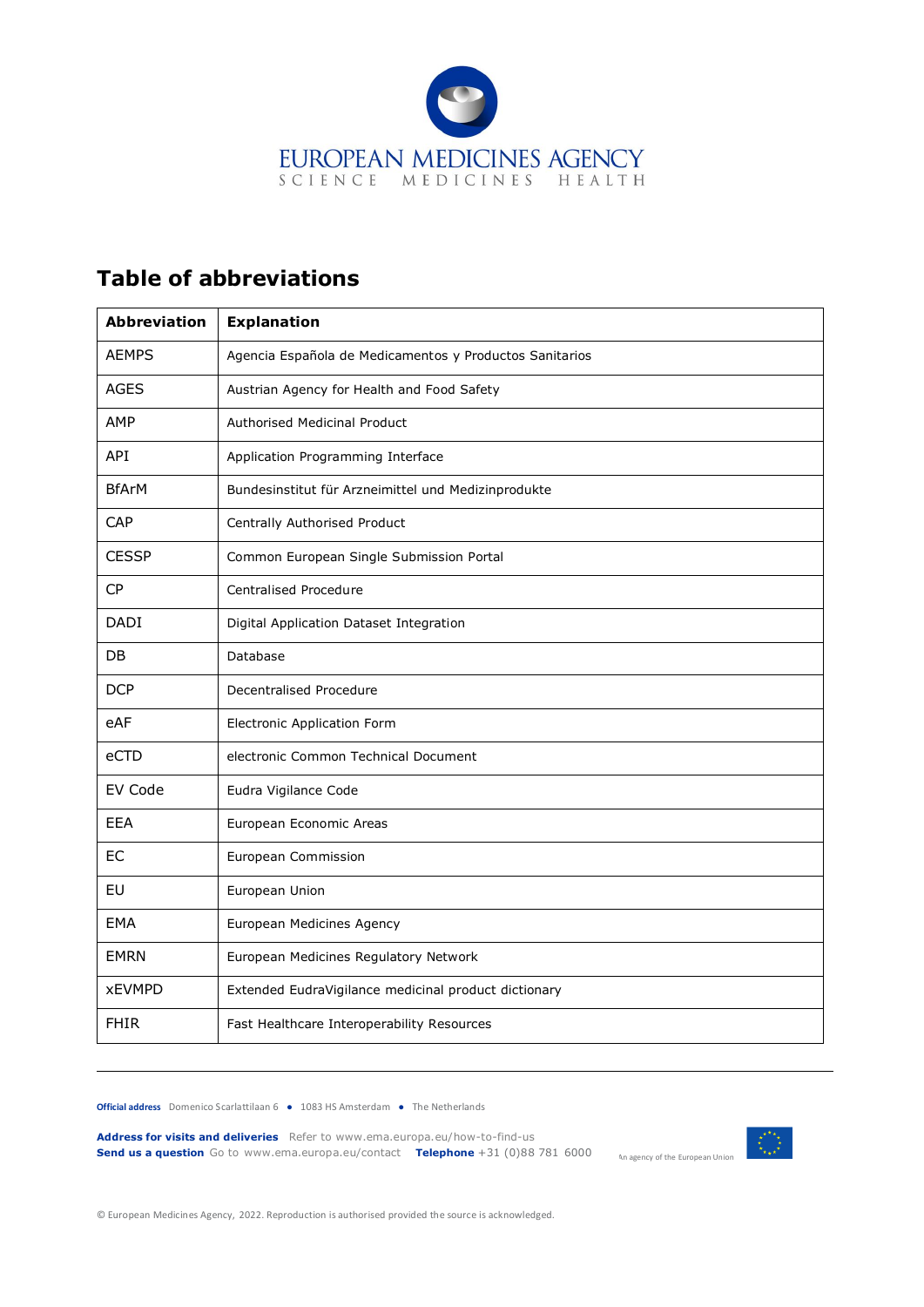| H                | Human                                                                                                             |
|------------------|-------------------------------------------------------------------------------------------------------------------|
| HL7              | Health Level 7                                                                                                    |
| <b>HPRA</b>      | Health Products Regulatory Authority                                                                              |
| IAM              | Identity and Access Management                                                                                    |
| <b>IDMP</b>      | <b>Identification of Medicinal Products</b>                                                                       |
| IG               | <b>Implementation Guide</b>                                                                                       |
| IT               | <b>Information Technology</b>                                                                                     |
| <b>ISO</b>       | International Organization for Standardization                                                                    |
| MEB              | <b>Medicines Evaluation Board</b>                                                                                 |
| <b>MAA</b>       | Marketing Authorisation Application                                                                               |
| <b>MAH</b>       | Marketing Authorisation Holder                                                                                    |
| <b>MRP</b>       | Mutual Recognition Procedure                                                                                      |
| <b>NAP</b>       | Nationally Authorised Product (generally used in this document to describe products<br>authorised via MRP/DCP/NP) |
| <b>NCA</b>       | National Competent Authority                                                                                      |
| <b>NOMA</b>      | Norwegian Medicines Agency                                                                                        |
| <b>NP</b>        | National Procedure                                                                                                |
| <b>NtA</b>       | Notice to Applicants                                                                                              |
| <b>PMS</b>       | Product Management Services                                                                                       |
| <b>PSMFL</b>     | Pharmacovigilance System Master File                                                                              |
| QPPV             | Qualified Person for PharmacoVigilance                                                                            |
| <b>RIMS</b>      | Regulatory Information Management System                                                                          |
| <b>SME Group</b> | Subject Matter Experts Group                                                                                      |
| <b>SE MPA</b>    | Swedish Medical Products Agency                                                                                   |
| <b>SPOR</b>      | Management Services for Substances, Products, Organisations and Referentials                                      |
| <b>SRP</b>       | Subsequent Recognition Procedure                                                                                  |
| Q&A              | Questions & Answers                                                                                               |
| <b>UAT</b>       | <b>User Acceptance Testing</b>                                                                                    |
| UI               | User Interface                                                                                                    |
| <b>UNICOM</b>    | Up-scaling the global univocal identification of medicines project                                                |
| <b>UPD</b>       | Union Product Database                                                                                            |
| VA               | Variation Application                                                                                             |